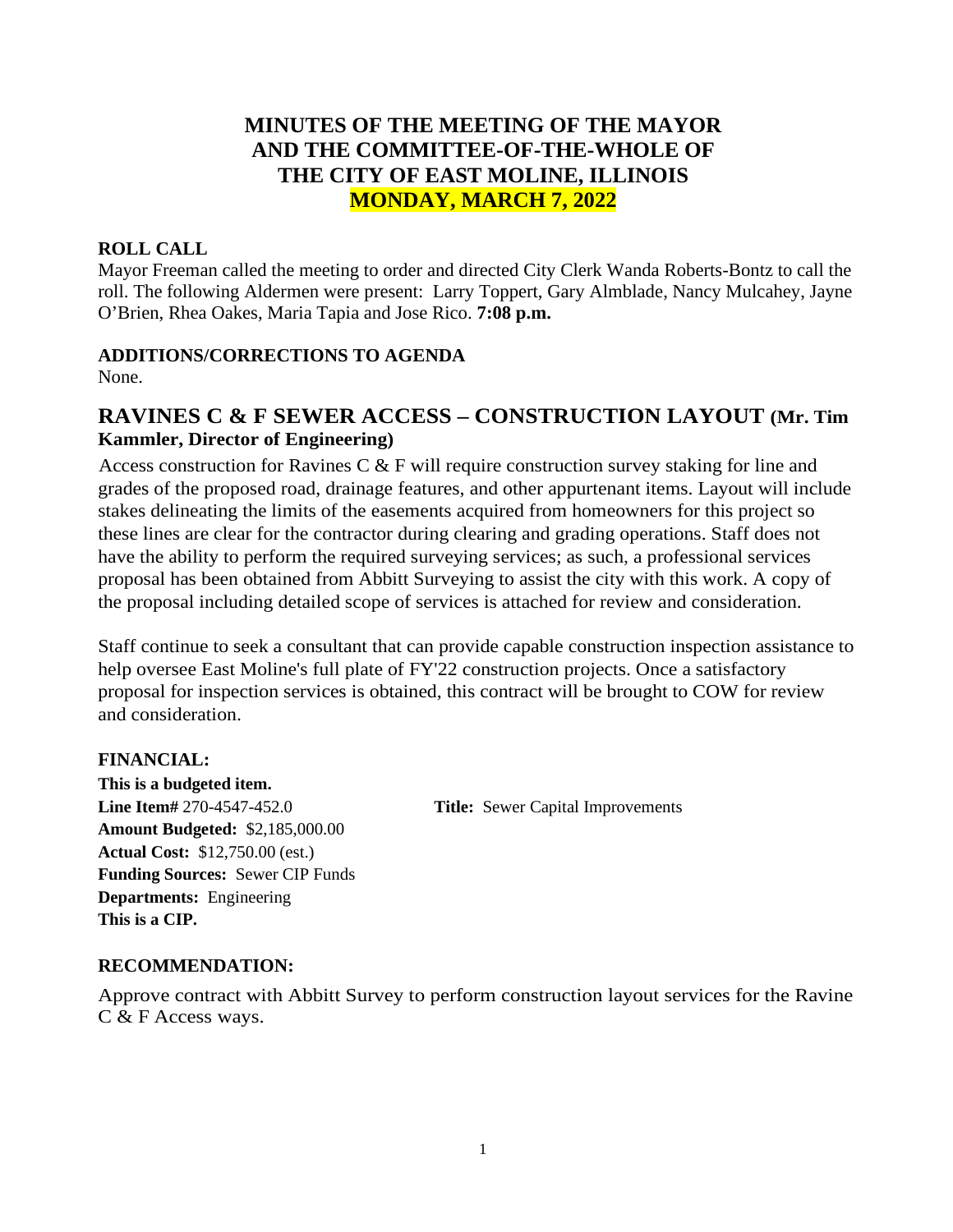A motion was made by Alderman Almblade, seconded by Alderman Mulcahey to concur with the recommendation as presented. Upon roll call the following voted in favor: Mulcahey, O'Brien, Oakes, Tapia, Rico, Toppert and Almblade. Motion carried.

# **RENEWAL OF FACILITIES (POOL) JOINT USE AGREEMENT (Mr. Doug Maxeiner, City Administrator)**

United Township High School (UTHS) and the City of East Moline have jointly operated the pool facility at UTHS since 1979. The agreement was last renewed in 2017 and expires April 30, 2022. Superintendent Morrow and City staff are proposing an extension of the agreement for another five-year term.

The pool facility (exclusive of the real estate on which it is built) is jointly owned by the City and UTHS with each party owning a 50% share and operations controlled by a Pool Board consisting of two members from each entity. The current (2022) budget for the pool shows an expenditure budget of \$330,030 which includes a \$30,000 contingency and \$10,000 capital equipment line item. Revenues are \$302,750 comprised of a \$95,000 contribution from both parties to the agreement (\$190,000 total) with the remainder generated by user fees, rentals, memberships, and concessions.

The only changes to the proposed extension are the dates and a proposed limit on the requirement for a contribution to the reserve for equipment replacement. Previously, a minimum of \$10,000 (and a maximum of \$100,000) is required annually for equipment replacement. The proposed language eliminates the requirement for any annual equipment reserve contribution if the balance of the reserve fund is \$75,000 or greater or if the balance is less than 25% of the operating budget, whichever is greater. As of the end of 2021, the Pool had a reserve of \$145,272.

### **FINANCIAL:**

**This is a budgeted item. Line Item#** Fund 540 **Title:** Pool Fund **Funding Sources:** City and UTHS contribution with user fees **This is not a CIP.**

### **RECOMMENDATION:**

Staff recommends approval.

A motion was made by Alderman Almblade, seconded by Alderman Rico to concur with the recommendation as presented. Upon roll call the following voted in favor: Mulcahey, O'Brien, Oakes, Tapia, Rico, Toppert and Almblade. Motion carried.

# **UPDATED OF CITY CODE – ARTICLE 7, CHAPTER 4 PLANTS AND WEEDS (Mr. Doug Maxeiner, City Administrator)**

The City's Health Inspector has been assigned tall grass and weed enforcement for the City. After a quick review of the municipal code, she is proposing some minor modifications to Article 7, Chapter 4 on Plants and Weeds. Specifically, the proposed changes include an update of the fee associated with a lien on a property from \$30 to \$51 to better reflect the City's cost.